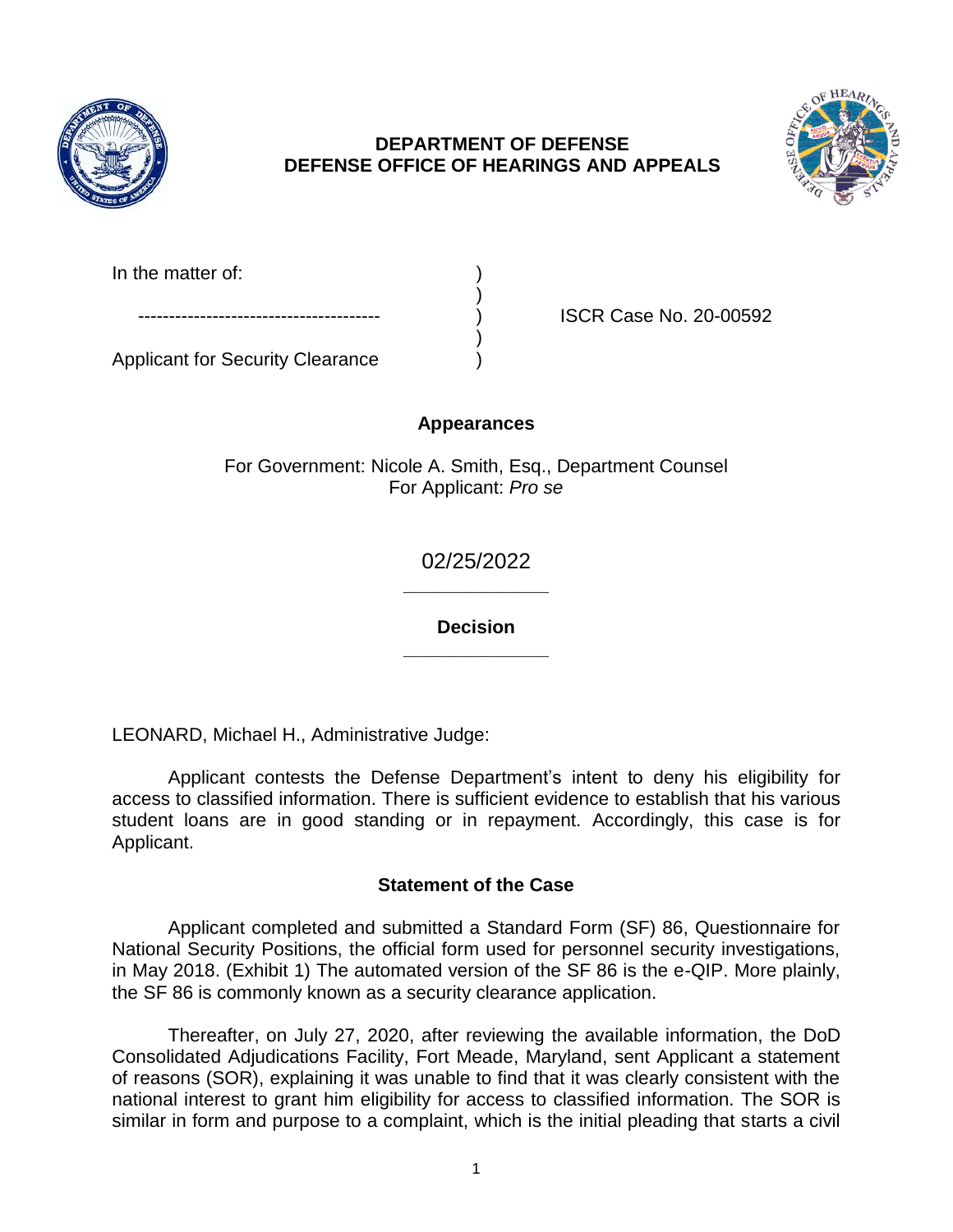action; in some states this pleading is known as a petition; and in criminal law it is a formal charge accusing a person of a criminal offense. Here, the SOR detailed the factual reasons for the action under the security guideline known as Guideline F for financial considerations.

 Applicant answered the SOR on September 10, 2020. He denied the factual allegations in the SOR. He requested a hearing before an administrative judge. Department Counsel indicated they were ready to proceed on July 15, 2021. Shortly thereafter, the case was received in the Washington Hearing Office, and it was assigned to me on November 29, 2021.

 The hearing took place as scheduled on January 24, 2022. Applicant appeared without counsel. Both Department Counsel and Applicant offered documentary exhibits, which were admitted as Government Exhibits 1-4 and Applicant Exhibits A-G. Applicant was called as a witness and was subject to cross-examination by Department Counsel.

 At the conclusion of the hearing, I kept the record open until February 25, 2022, to allow Applicant to provide additional documentation concerning his student-loan accounts. He made a timely submission on February 3, 2022, those two documents are admitted as Applicant Exhibits H and I, and the record closed.

### **Findings of Fact**

 Applicant is a 29-year-old employee who is seeking eligibility for access to classified information for his job as a Linux system administrator for a company in the defense industry. He has been so employed since April 2018, and this is the first time he has applied for a security clearance. He had a full-time job as a system administrator for a different company during 2014-2018. Before that, he had a part-time job as a web developer via a work-study program during 2012-2014. He was a university student during 2010-2016, and he was awarded a bachelor's degree in 2016. He is single with no children although he is engaged to be married in 2022.

 The SOR alleges a history of financial problems consisting of eight delinquent student-loan accounts in amounts ranging from \$2,718 to \$46,335 for a total of about \$86,948. The three accounts with Navient are alleged to be charged off while the five accounts with the Department of Education are alleged to be in collection. Although Applicant formally denied the allegations in his answer to the SOR, he does not deny obtaining the loans but instead takes issue with the status of the various accounts. As alleged in the July 2020 SOR, the eight delinquent student loans are established by credit reports from July 2018 and October 2019. (Exhibits 4 and 3, respectively)

 A more recent credit report, offered by Department Counsel, from July 2021 shows an improving situation. (Exhibit 2) The report shows ten student loans with the Department of Education/Nelnet (which is a federal student loan servicer working on behalf of the Department of Education) are in good standing. (Exhibit 2 at 1-4) The ten accounts have balances in amounts ranging from \$1,332 to \$4,446 for a total of about \$27,876; none the accounts are past due; the status for all accounts is paid as agreed;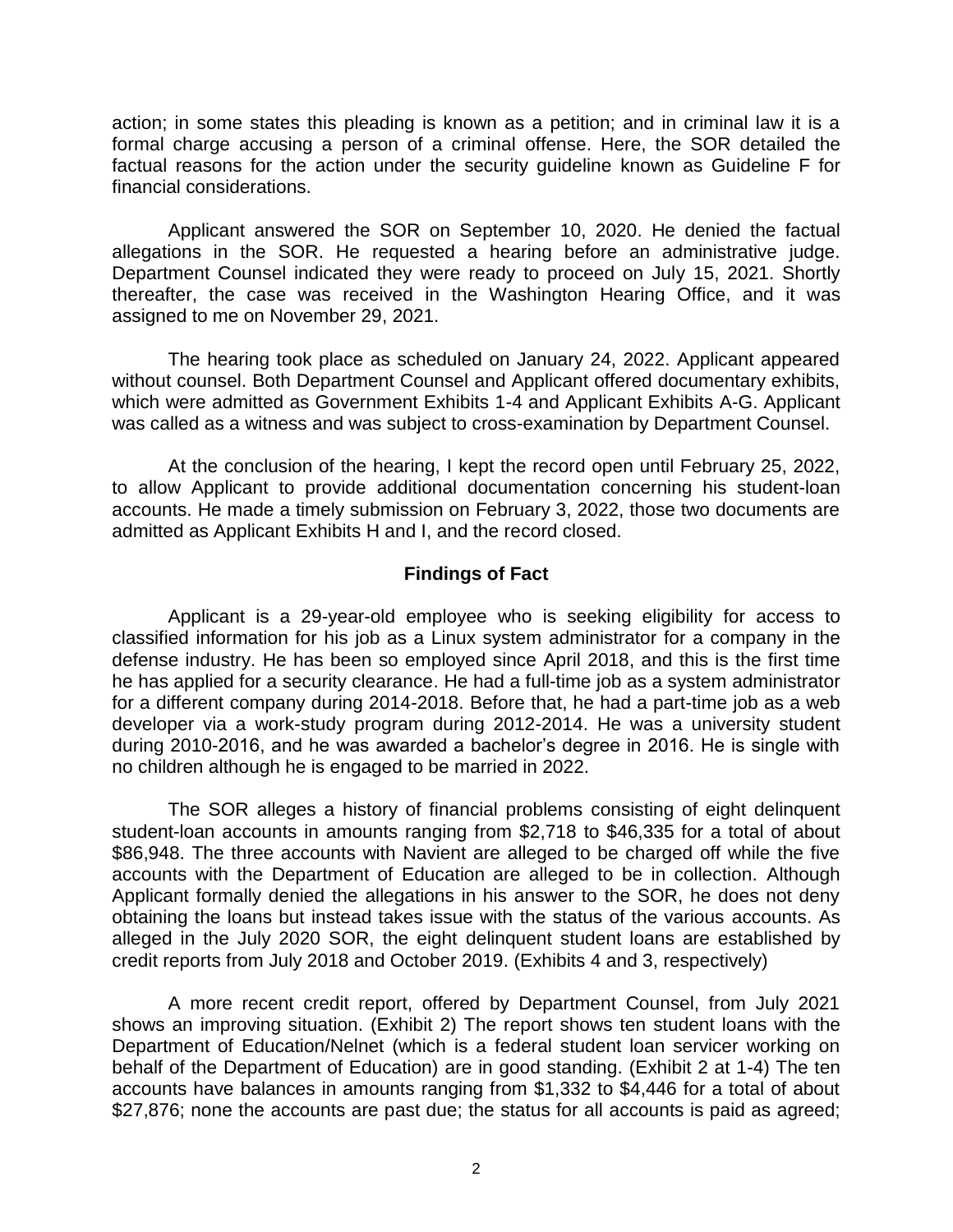and the date of last payment for all accounts is June 2021, the month before the credit reported was obtained.

 The three charged-off student loans with Navient are included in the July 2021 report too. (Exhibit 2 at 5-6) The largest was charged off in the amount of \$41,590 and had a current balance of \$44,853. The last payment on the account was made in March 2021. The second was charged off in the amount of \$14,983 and had a current balance of \$15,483. The last payment on the account was made in March 2021. The third was charged off in the amount of \$5,519 and had a current balance of \$0, as it is a paid charged-off account. The last payment on the account was made in November 2020. In summary, the July 2021 credit report shows Applicant had a total balance of about \$60,336 on two accounts with Navient and the third account was paid.

 Note, the July 2021 credit report also shows two student loans with Sally Mae, both are being paid as agreed, and both are joint accounts (with Applicant's parents as far as I can determine). Likewise, Applicant Exhibit I pertains to the two Sally Mae loans, which are not alleged in the SOR or at issue in this case.

 Applicant provided more up to date information at the hearing via a January 2022 credit report. (Exhibits A and B) The credit report shows all his accounts are in good standing as follows: (1) a reported balance of \$4,544 for four credit-card accounts, three of which have \$0 balances; (2) a reported balance of \$0 for no collection accounts; (3) a reported balance of \$52,030 for 12 student loans (the two Salle Mae loans, which are not at issue, and 10 loans with the Department of Education/Nelnet; the latter total about \$27,876; (4) a reported balance of \$0 for auto loans; and (5) a reported balance of \$356,059 for a mortgage loan for a recent purchase of a home. The three student loans with Navient are not reflected in this credit report, and they may have aged off. All ten student loans with the Department of Education/Nelnet are in good standing as are the two Salle Mae loans.

 In addition to the credit report, Applicant presented a January 18, 2022 letter from the Department of Education concerning his student loans. (Exhibit C) The letter is verification that his loans were transferred to a new loan servicer (likely Nelnet) due to Applicant's rehabilitation of the loans. The letter also informed Applicant that the Department of Education had notified the national credit bureaus to delete the record of default from his credit record, and that he was eligible for all the benefits associated with the rehabilitated loans before default.

 In his post-hearing documentation, Applicant presented proof of payment on the three charged-off student loans with Navient. (Exhibit H) It shows Applicant made 11 payments during 2020 for an account ending in 5368, which resulted in paying off the charged-off account mentioned above. He made 10 payments during 2020-2021 for an account ending in 1574. And he made 10 payments during 2020-2021 for an account with \$5,214 applied to principal, \$3,268 applied to interest, and \$252 applied to fees. The outstanding balance on the two unpaid charged-off loans is \$62,751, which is consistent with the \$60,336 balance reflected in the July 2021 credit report discussed ending in 9508. Altogether, the payment history shows Applicant paid a total of \$8,735,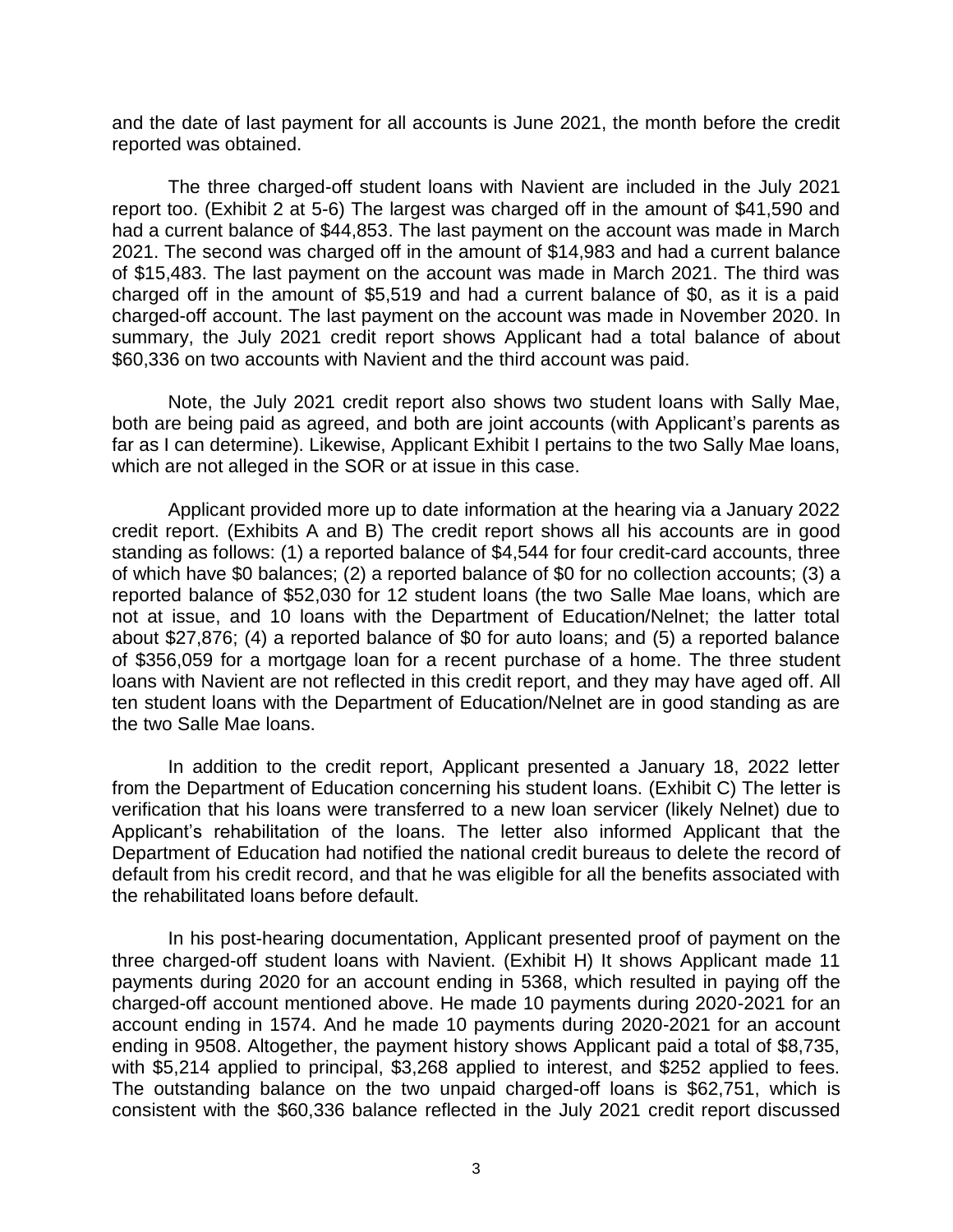above. Note, the Navient account numbers in Exhibit H appear to match the Navient account numbers in the credit reports from 2018, 2019, and 2021. (Exhibits 4, 3, and 2, respectively)

 In addition to the student loans, Applicant presented documentation showing his overall financial responsibility. Recalling the January 2022 credit report, it shows all of Applicant's financial accounts are in good standing and that he has no collection accounts or public records. (Exhibits A and B) Applicant qualified for and obtained a mortgage loan to purchase his first home in December 2020. (Exhibit D) The mortgage loan was for \$363,298 to purchase a \$370,000 home with a monthly loan payment of \$2,116. (Exhibits B and D) He owns a car, but he wisely bought a used 2017 Honda for cash for less than \$15,000, plus sales tax and fees, in December 2020. (Exhibit G)

 Applicant has a good income and has shown an ability to increase his earnings. His 2018 W2 shows he earned \$58,285 in wages; his 2019 W2 shows \$89,120 in wages; and his 2020 W2 shows \$89,329 in wages. (Exhibit E) Recent leave and earnings statements show he earned a gross income of about \$101,241 in 2021. (Exhibit F)

#### **Law and Policies**

 Defense Directive 5220.6, *Defense Industrial Personnel Security Clearance Review Adjudicative Guidelines for Determining Eligibility for Access to Classified Information or*  This case is adjudicated under Executive Order (E.O.) 10865*, Safeguarding Classified Information within Industry* (February 20, 1960), as amended; Department of *Program* (January 2, 1992), as amended (Directive); and the *National Security Eligibility to Hold a Sensitive Position* (AG), effective June 8, 2017.

It is well-established law that no one has a right to a security clearance.<sup>1</sup> As noted by the Supreme Court in *Department of the Navy v. Egan*, "the clearly consistent standard indicates that security clearance determinations should err, if they must, on the side of denials."2 Under *Egan*, Executive Order 10865, and the Directive, any doubt about whether an applicant should be allowed access to classified information will be resolved in favor of protecting national security. In *Egan*, the Supreme Court stated that the burden of proof is less than a preponderance of evidence.<sup>3</sup> The Appeal Board has followed the Court's reasoning, and a judge's findings of fact are reviewed under the substantial-evidence standard.4

 $\overline{a}$ 

<sup>1</sup>*Department of the Navy v. Egan*, 484 U.S. 518, 528 (1988) ("it should be obvious that no one has a 'right' to a security clearance"); *Duane v. Department of Defense*, 275 F.3d 988, 994 (10<sup>th</sup> Cir. 2002) (no right to a security clearance).

<sup>2 484</sup> U.S. at 531.

<sup>3 484</sup> U.S. at 531.

<sup>4</sup> ISCR Case No. 01-20700 (App. Bd. Dec. 19, 2002) (citations omitted).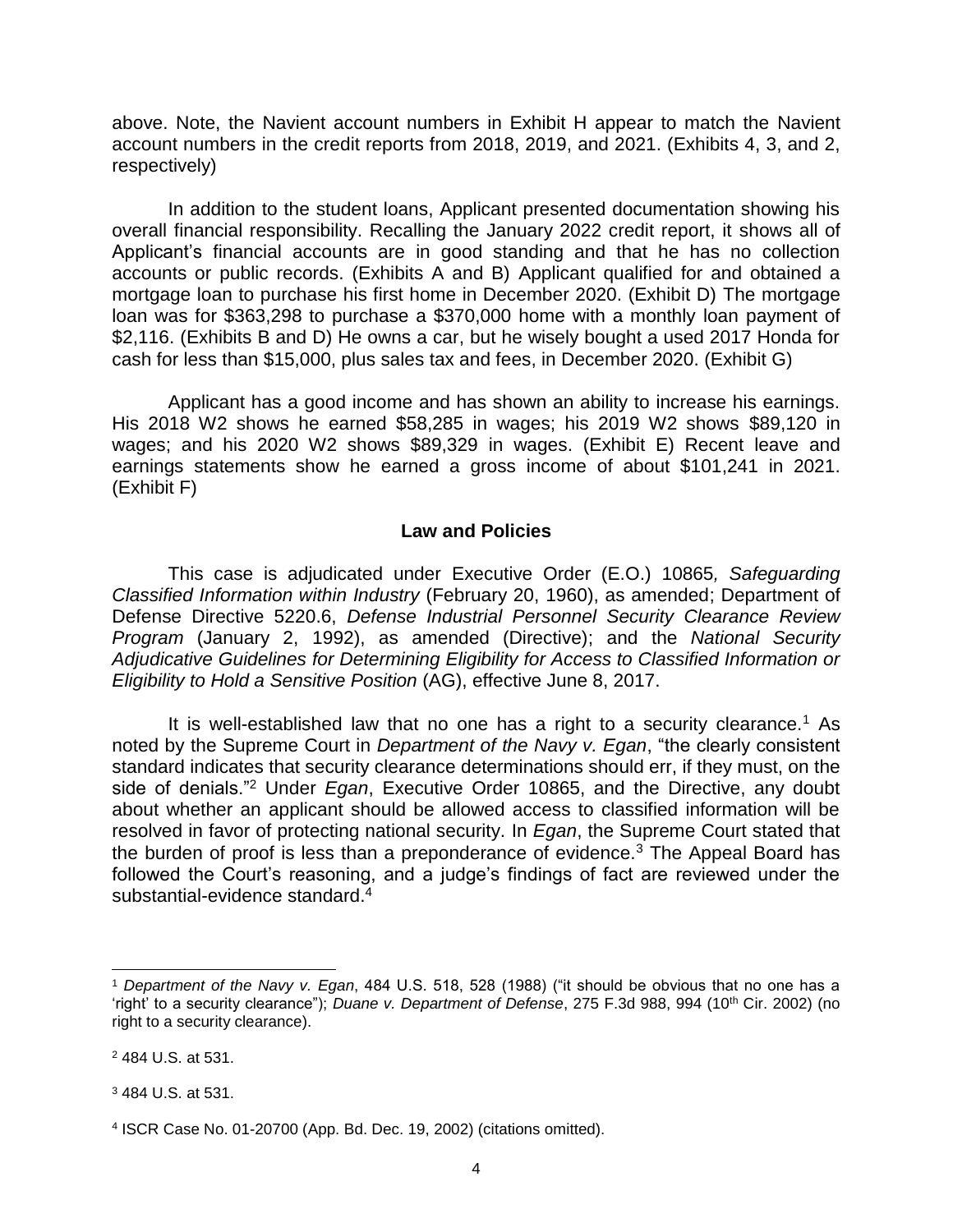There is no presumption in favor of granting, renewing, or continuing eligibility for access to classified information.<sup>5</sup> Under the Directive, the parties have the following burdens: (1) Department Counsel has the burden of presenting evidence to establish facts alleged in the SOR that have been controverted; (2) an applicant is responsible for presenting evidence to refute, explain, extenuate, or mitigate facts that have been admitted or proven; and (3) an applicant has the ultimate burden of persuasion to obtain a favorable clearance decision.6

#### **Discussion**

 Under Guideline F for financial considerations, the suitability of an applicant may be questioned or put into doubt when that applicant has a history of excessive indebtedness or financial problems or difficulties. The overall concern is set forth in AG ¶ 18 as follows:

Failure or inability to live within one's means, satisfy debts, and meet financial obligations may indicate poor self-control, lack of judgment, or unwillingness to abide by rules and regulations, all of which can raise questions about an individual's reliability, trustworthiness, and ability to protect classified or sensitive information. . ..

 The concern is broader than the possibility that a person might knowingly compromise classified or sensitive information to obtain money or something else of value. It encompasses concerns about a person's self-control, judgment, and other important qualities. A person who is financially irresponsible may also be irresponsible, unconcerned, or negligent in handling and safeguarding classified or sensitive information.

 In analyzing the facts of this case, I considered the following disqualifying conditions as most pertinent:

AG ¶ 19(a) inability to satisfy debts; and

AG ¶ 19(c) a history of not meeting financial obligations.

 The evidence supports a conclusion that Applicant has a history of financial problems or difficulties that is sufficient to raise a security concern under Guideline F. The disqualifying conditions noted above apply.

 $\overline{a}$ 

<sup>5</sup> ISCR Case No. 02-18663 (App. Bd. Mar. 23, 2004).

<sup>6</sup> Directive, Enclosure 3, ¶¶ E3.1.14 and E3.1.15